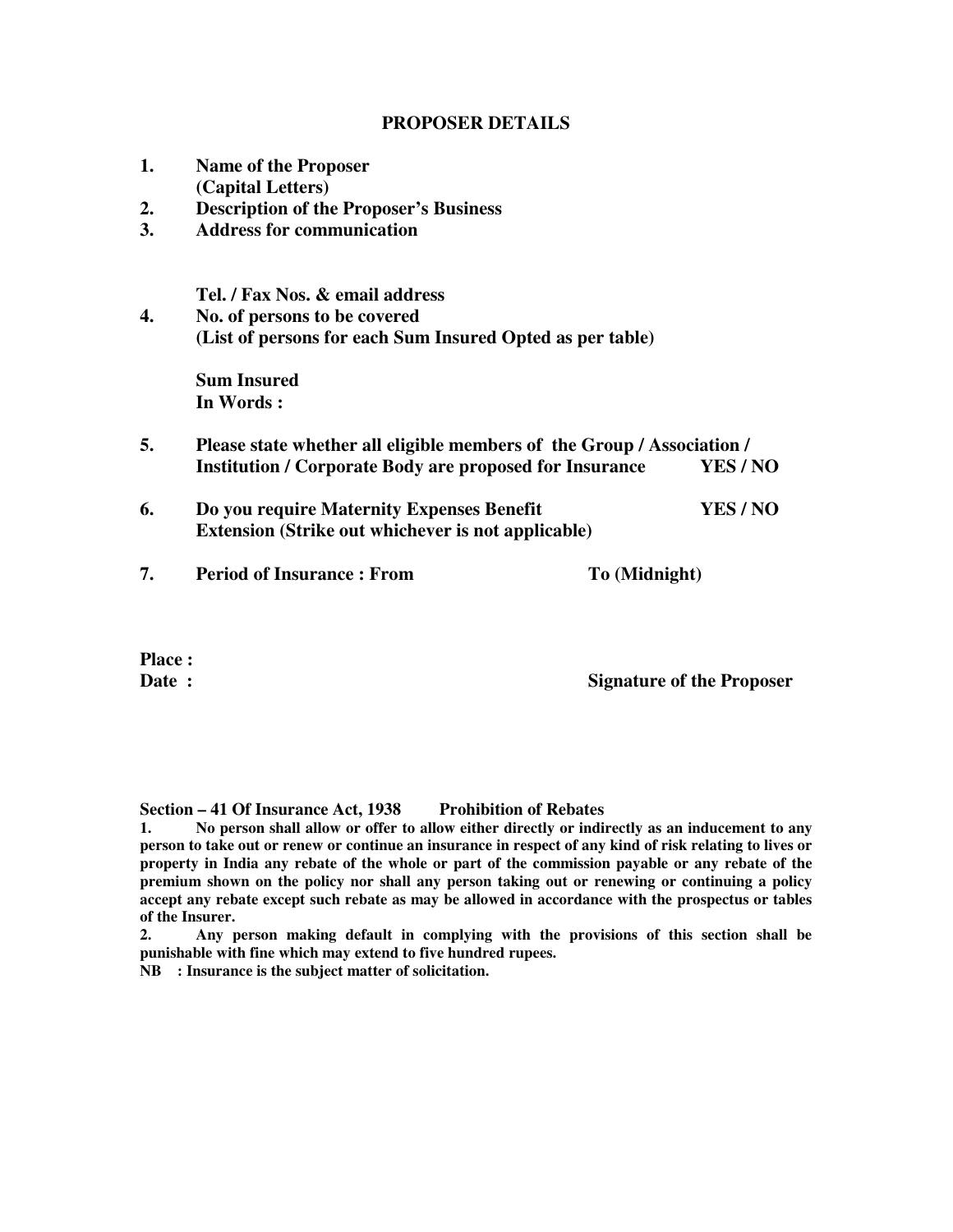## **. Revised Group Mediclaim Insurance Policy LIST OF PERSONS PROPOSED FOR INSURANCE**

**Note : 1. This list will be attached to and forming part of the proposal form and policy to be issued. 2. Separate list should be attached in respect of persons proposed to be covered under each Sum Insured.** 

**Name of the proposer** 

| SR.<br>NO.              | Name of the<br><b>Employee /</b><br><b>Member</b> with<br><b>Salary Roll No.</b> | $\sim$ and thousand to be covered in respect of the persons match below $\cdot$<br><b>Names of</b><br>Employee's/<br>Member's<br>family<br>members to be<br>covered | <b>Relationsh</b><br>ip of the<br>dependant<br>members<br>to the<br><b>Employee</b><br>/ Member | Age $/$<br><b>Sex</b> | <b>Sum</b><br><b>Insure</b><br>d | Pre-<br>existing<br>disease /<br>injury to<br>be<br>excluded<br>under<br>the<br><b>Policy</b> |
|-------------------------|----------------------------------------------------------------------------------|---------------------------------------------------------------------------------------------------------------------------------------------------------------------|-------------------------------------------------------------------------------------------------|-----------------------|----------------------------------|-----------------------------------------------------------------------------------------------|
| $\mathbf{1}$            |                                                                                  |                                                                                                                                                                     |                                                                                                 |                       |                                  |                                                                                               |
| 1.1                     |                                                                                  |                                                                                                                                                                     |                                                                                                 |                       |                                  |                                                                                               |
| 1.2                     |                                                                                  |                                                                                                                                                                     |                                                                                                 |                       |                                  |                                                                                               |
| $\overline{1.3}$        |                                                                                  |                                                                                                                                                                     |                                                                                                 |                       |                                  |                                                                                               |
| $\overline{2}$          |                                                                                  |                                                                                                                                                                     |                                                                                                 |                       |                                  |                                                                                               |
| 2.1                     |                                                                                  |                                                                                                                                                                     |                                                                                                 |                       |                                  |                                                                                               |
| 2.2                     |                                                                                  |                                                                                                                                                                     |                                                                                                 |                       |                                  |                                                                                               |
| 2.3                     |                                                                                  |                                                                                                                                                                     |                                                                                                 |                       |                                  |                                                                                               |
| $\mathbf{3}$            |                                                                                  |                                                                                                                                                                     |                                                                                                 |                       |                                  |                                                                                               |
| 3.1                     |                                                                                  |                                                                                                                                                                     |                                                                                                 |                       |                                  |                                                                                               |
| 3.2                     |                                                                                  |                                                                                                                                                                     |                                                                                                 |                       |                                  |                                                                                               |
| 3.3                     |                                                                                  |                                                                                                                                                                     |                                                                                                 |                       |                                  |                                                                                               |
| $\overline{\mathbf{4}}$ |                                                                                  |                                                                                                                                                                     |                                                                                                 |                       |                                  |                                                                                               |
| 4.1                     |                                                                                  |                                                                                                                                                                     |                                                                                                 |                       |                                  |                                                                                               |
| 4.2                     |                                                                                  |                                                                                                                                                                     |                                                                                                 |                       |                                  |                                                                                               |
| 4.3                     |                                                                                  |                                                                                                                                                                     |                                                                                                 |                       |                                  |                                                                                               |
| 5                       |                                                                                  |                                                                                                                                                                     |                                                                                                 |                       |                                  |                                                                                               |
| 5.1                     |                                                                                  |                                                                                                                                                                     |                                                                                                 |                       |                                  |                                                                                               |
| 5.2                     |                                                                                  |                                                                                                                                                                     |                                                                                                 |                       |                                  |                                                                                               |
| 5.3                     |                                                                                  |                                                                                                                                                                     |                                                                                                 |                       |                                  |                                                                                               |
| 6                       |                                                                                  |                                                                                                                                                                     |                                                                                                 |                       |                                  |                                                                                               |
| 6.1                     |                                                                                  |                                                                                                                                                                     |                                                                                                 |                       |                                  |                                                                                               |
| 6.2                     |                                                                                  |                                                                                                                                                                     |                                                                                                 |                       |                                  |                                                                                               |
| 6.3                     |                                                                                  |                                                                                                                                                                     |                                                                                                 |                       |                                  |                                                                                               |

**Sum Insured to be covered in respect of the persons listed below :** 

Note : 1. Additional sheet to be attached, if space not sufficient to complete **details.** 

**2. Names of the family members to be covered should be mentioned immediately after the name of each employee / Member.** 

**Place :** 

**Date :** Signature of the Proposer